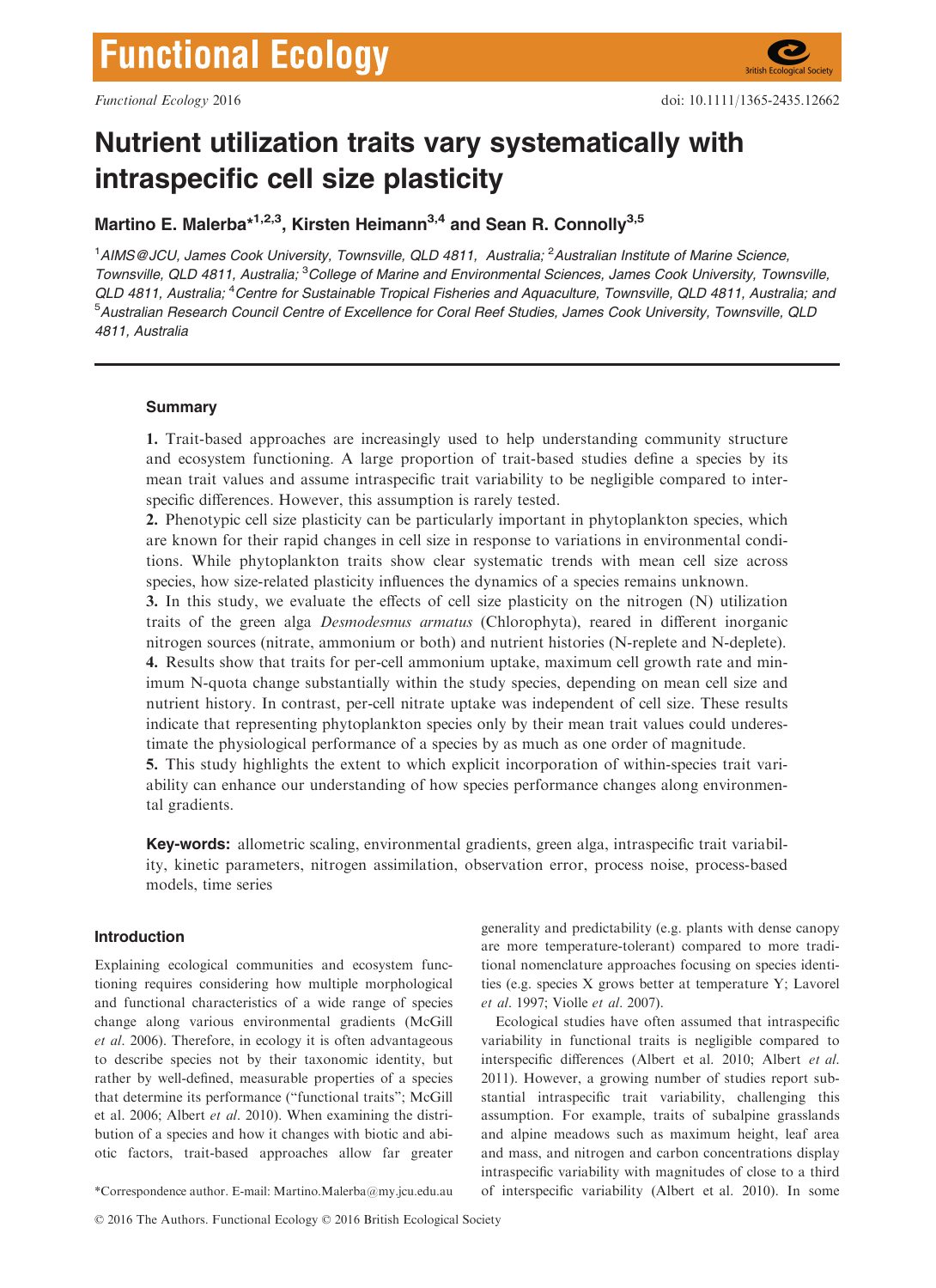cases, intraspecific and interspecific trait variability are comparable in magnitude, such as for the leaf mass per area in the deciduous tree species Nothofagus pumilio compared to interspecific variation among northern hemisphere deciduous broad-leaved tree species (Fajardo & Piper 2011). Occasionally, intraspecific trait variability exceeds interspecific variability, such as for the seed size of pitcher plants in the genus Sarraceniaceae (Ellison 2001).

Intraspecific trait variability has the potential to be particularly important in phytoplankton ecology. Functional traits are commonly used to explain species trade-offs and optimal size, or size structure in phytoplankton communities (Grover 1990; Irwin et al. 2006; Litchman et al. 2007). Phytoplankton nitrogen utilization traits, such as the maximum uptake rate, the maximum growth rate and the ability to store nutrients, can be directly linked to the performance of the population, as well as its competitive ability within the community, and its contribution to nitrogen fluxes within the ecosystem (Falkowski, Barber & Smetacek 1998; Follows et al. 2007; Edwards et al. 2012). There is now considerable evidence showing that phytoplankton nutrient utilization traits change systematically with a species mean cell size (Chisholm 1992; Stolte & Riegman 1995; Litchman et al. 2007; Edwards et al. 2012). Specifically, small species show lower half-saturation constants for nutrient uptake (Litchman et al. 2007; Edwards et al. 2012) and higher population growth rates (but only for cell volumes  $>10 \mu m^3$ ; Maranon *et al.* 2013), while large species show higher nutrient-uptake rates and greater ability to store nutrients (Stolte & Riegman 1996; Litchman & Klausmeier 2008; Edwards et al. 2012). However, phytoplankton cells are also known for displaying remarkable variations in cell size, as an indirect response to changes in environmental conditions (Duarte, Agusti & Canfield 1990; Dassow, Chepurnov & Armbrust 2006; Lyczkowski & Karp-Boss 2014). To our knowledge, no study has tested for the influence of intraspecific cell size plasticity on the population and nutrient-uptake dynamics of a species. If fluctuations in cell size were to substantially correlate with the physiological behaviour of a species, then characterizing phytoplankton trait distribution solely by interspecific allometric relationships is likely to underpredict a species' ability to respond and adjust to environmental fluctuations (Duarte, Agusti and Canfield 1990).

In this study, we test the hypothesis that changes in mean cell size are correlated with the nitrate-ammonium utilization dynamics of the widespread freshwater phytoplankton species Desmodesmus armatus (Chlorophyta). The nutrient utilization traits under analysis are: the percapita uptake rates for nitrate and ammonium, the maximum cell growth rate and the minimum nitrogen quota. The experiment monitored the performance of the species under different nitrogen sources (nitrate, ammonium or both) and nutrient histories (N-replete and N-deplete). The effects of temporal changes in mean cell size, and of nutrient histories, on the nitrate-ammonium utilization of the species were evaluated by fitting dynamic models. Specifically, four alternative Quota-type models were designed and fitted to data by assuming different relationships between cell size and nutrient traits: (i) traits are independent of nutrient history and cell size ("baseline" model); (ii) traits depend only on nutrient history ("N-history" model), or (iii) only on cell size ("allometric" model); and (iv) traits depend on both cell size and nutrient history ("allometric N-history" model). Results show that the effects of cell size and N-history on nutrient utilization dynamics in D. armatus depend on the trait: ammonium uptake, maximum growth rate, and minimum internal N quota vary systematically with changes in cell size and previous N-history, while nitrate uptake is less related to both factors. This is the first study to quantify the importance of intraspecific trait variability on the population and nutrient-uptake dynamics of a species.

## Materials and methods

#### PROCESS-BASED MODELS

#### Model presentation

The nitrate-ammonium-phytoplankton model proposed by Malerba, Connolly and Heimann (2015) was fitted to time series of D. armatus reared in laboratory conditions across treatments of nitrogen types (nitrate, ammonium, or both) and N-history (Nreplete or N-deplete). The model followed the general assumptions of the original "Quota" model, first proposed by Droop (1974): cells take up nitrogen from the environment and divide at a cellspecific rate that is proportional to their internal nitrogen quota. Malerba, Connolly and Heimann (2015) extended this model to explicitly account for the dynamics of two specific types of nitrogen sources, with cells dividing after taking up either nitrate or ammonium or both. The main feature of the model is that phytoplankton cells can display different degrees of specialization towards ammonium or nitrate by presenting better kinetic parameters when reared with either source of nitrogen. Moreover, the model accounts for the interaction between nitrate and ammonium uptakes: high rates of ammonium uptake are known to repress nitrate uptake of a cell, by either altering the activity of specific transport enzymes or by preventing their synthesis (Syrett & Morris 1963; Berges 1997; L'Helguen, Maguer and Caradec 2008). The structure of the model was as follows (see Table 1 for definitions of state variables and parameters):

$$
\frac{dNO_3}{dt} = -f_{NO_3}(NO_3(t)) \times f_{inhib}(NH_4(t)) \times B(t) \qquad \text{eqn 1a}
$$

$$
\frac{dNH_4}{dt} = -f_{NH_4}(NH_4(t)) \times B(t)
$$
eqn 1b

$$
\frac{dQ}{dt} = [f_{NO_3}(NO_3(t)) \times f_{inhib}(NH_4(t)) + f_{NH_4}(NH_4(t))]
$$
  
-g(Q(t)) \times Q(t)

 $dB$  (*Q(c)*)  $P(x)$  and  $Q(x)$  $\frac{dE}{dt} = g(Q(t)) \times B(t)$  eqn 1d

with the four differential equations describing changes in nitrate  $(NO<sub>3</sub>(t))$ , ammonium  $(NH<sub>4</sub>(t))$ , internal cell nitrogen quota  $(O(t))$ , and total population size  $(B(t))$ . The functional responses for  $f_{NO_3}(NO_3(t))$  and  $f_{NH_4}(NH_4(t))$  represent per-cell uptake of nitrate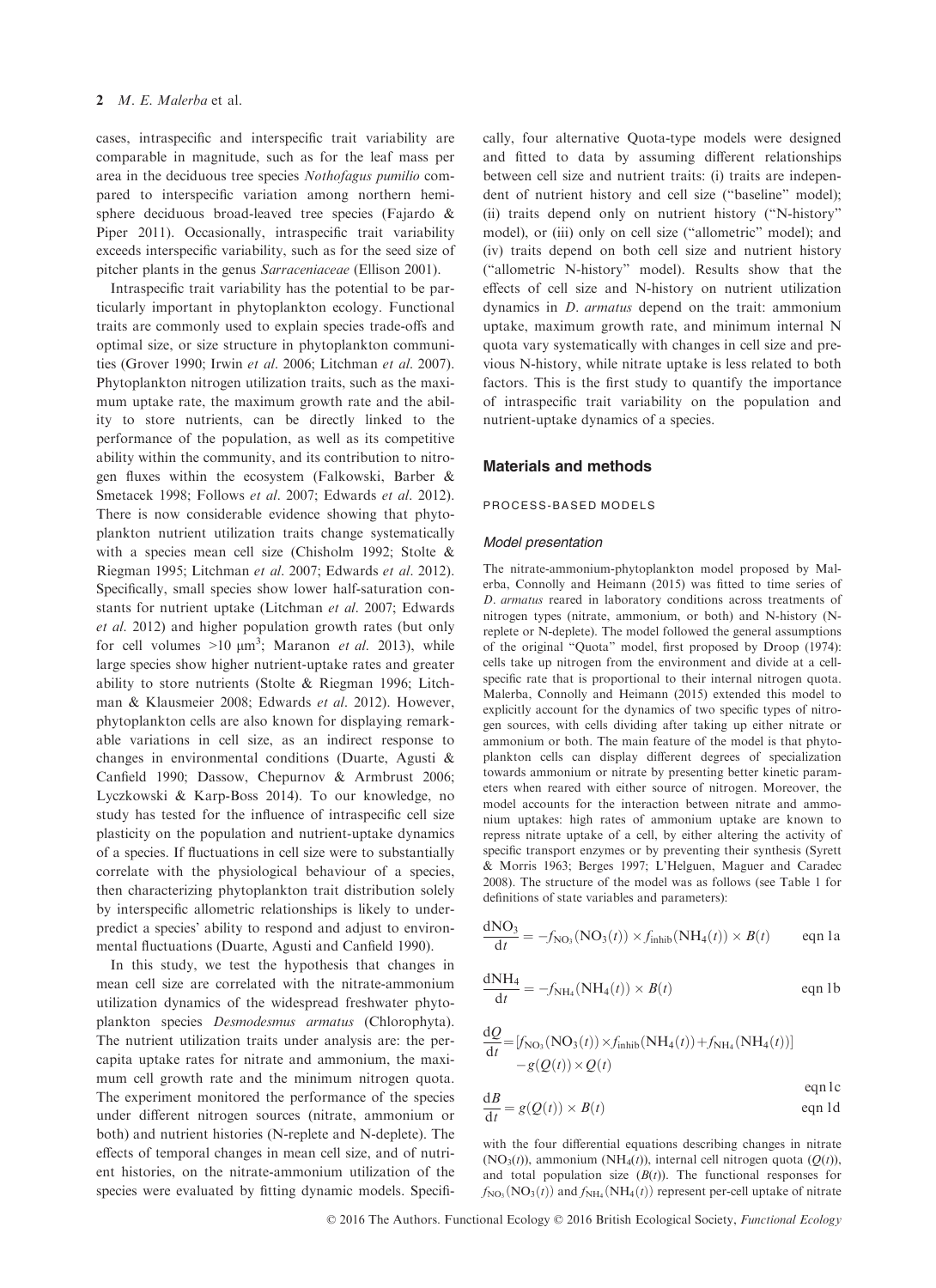and ammonium, respectively, with  $f_{\text{inhib}}$  (NH<sub>4</sub>(t)) quantifying the inhibition of ammonium uptake on nitrate uptake. Finally,  $g(Q(t))$ represents the functional response regulating the specific daily growth rate of a cell as a function of its internal nitrogen quota.

Traditionally, the per-capita nitrogen uptake rate of a cell is assumed to follow a saturable Michaelis-Menten functional response of the form  $f_N = v_{\text{max}} \times \frac{N(t)}{N(t)+k_N}$ , where  $v_{\text{max}}$  is the maxi-<br>mum per-capita uptake rate and  $k_N$  is the half-saturation constant. However, preliminary analyses showed that the per-capita nitrogen uptake for the study species is linearly proportional to the nutrient concentration in the environment, for the range of concentrations considered here (see Appendix S1 in Supporting information). A linear functional response for per-cell nitrogen uptake is consistent with physiological studies. Phytoplankton cells have evolved two alternative uptake systems to better cope with fluctuating nutrient availabilities (Collos et al. 1997; Flynn 1999; Collos, Vaquer & Souchu 2005). High nutrient concentrations (~100–1000 µmol-N  $L^{-1}$ ) induce the expression of a low-affinity system, which is linearly proportional to external nitrogen (Crawford et al. 2000). Conversely, low nutrient concentrations  $(1-100 \text{ }\mu\text{mol-N L}^{-1})$  induce a high-affinity system, which follows a saturable function of external nitrogen concentration (Crawford et al. 2000). Hence, per-cell nitrate and ammonium uptake rates were modelled as a linear functional of medium nitrogen:

$$
f_{\text{NO}_3}(\text{NO}_3(t)) = w_{\text{NO}_3} \times \text{NO}_3(t) \qquad \text{eqn 2a}
$$

$$
f_{\rm NH_4}(\rm NH_4(t)) = w_{\rm NH_4} \times \rm NH_4(t) \qquad \qquad \text{eqn 2b}
$$

where  $w_{\text{NO}_3}$  and  $w_{\text{NH}_4}$  are the per-cell nitrate and ammonium uptake rates respectively (units of cell<sup>-1</sup> day<sup>-1</sup>).

Physiological studies have shown that ammonium inhibition on nitrate uptake depends on the per-cell ammonium uptake rate (not on the external ammonium concentration; Syrett & Morris 1963). The specific form of this functional response can depend on the species and the experimental conditions, ranging from an immediate cessation of nitrate utilization in the presence of ammonium, to a less abrupt transition, or even to the absence of any interactions between ammonium and nitrate uptake. A general and flexible way to parameterize the effect of ammonium inhibition on nitrate uptake is using a negative exponential functional response between 0 (fully inhibited) and 1 (no inhibition), as:

$$
f_{\text{inhib}}(\text{NH}_4(t)) = e^{-a \times f_{\text{NH}_4}(\text{NH}_4(t))^{b}} \qquad \text{eqn 3}
$$

with  $a$  and  $b$  regulating the shape of the curve.

Finally, the function  $g(Q)$  regulates the growth rate of a cell as a function of its internal nitrogen quota. For phytoplankton species, this relationship is commonly represented with a nonlinear rectangular hyperbola of the form:

$$
g(Q(t)) = \mu_{\text{inf}} \times \left(1 - \frac{Q_{\text{min}}}{Q(t)}\right) \qquad \text{eqn 4}
$$

where  $\mu_{\text{inf}}$  indicates the growth rate at infinite internal quota and  $Q<sub>min</sub>$  indicates the concentration of per-cell internal nitrogen quota at which no cell division occurs (with  $Q(t) \ge Q_{\text{min}}$ ).

#### Alternative models

Four alternative models were derived assuming different functional responses for describing the traits for the species. The first model ("baseline model") assumes that all traits in eqns 2a–b and 4 (i.e.  $w_{NO_3}$ ,  $w_{NH_4}$ ,  $\mu_{inf}$  and  $Q_{min}$ ) are fixed species-specific terms. The second model ("N-history model") instead assumes that the traits of the species differ with previous nitrogen history. Empirical studies have documented that N-deplete cells often respond to new nitrogen availability with transient rates of higher nitrogen uptake and lower cell growth rates (Cochlan & Harrison 1991; Sinclair et al. 2006). Hence, this model includes two independent sets of parameters to describe the species' traits for nitrogen

Table 1. Best-estimates from the posterior distribution (median and upper and lower 95% credible intervals) of the parameters in the "allometric N-history" model, which was the best-fitting model following DIC model selection (confront to Table 2 for DIC scores). Parameter values were calculated using observation error-only likelihood function

| State variables              | Definition (units)                                                                                                                                              |
|------------------------------|-----------------------------------------------------------------------------------------------------------------------------------------------------------------|
| NO <sub>3</sub>              | Nitrate in medium (µmol NO <sub>3</sub> <sup>-L<sup>-1</sup>)</sup>                                                                                             |
| NH <sub>4</sub>              | Ammonium in medium (µmol NH $_4^+$ L <sup>-1</sup> )                                                                                                            |
| $\varrho$                    | Nitrogen quota (µmol N cell <sup>-1</sup> )                                                                                                                     |
| $\boldsymbol{B}$             | Population density (cell $L^{-1}$ )                                                                                                                             |
| Parameters                   | Definition [Median $(\pm 95\% \text{ CI})$ units]                                                                                                               |
| $WNO_3$ coef rep             | Scaling intercept for per-cell nitrate uptake in replete cells [6.76 (5.81–7.81) $10^{-10}$ cell <sup>-1</sup> cell area <sup>-1</sup> day <sup>-1</sup> ]      |
| $WNO3$ exp rep               | Scaling exponent for the per-cell nitrate uptake in replete cells $[2.55 (0-3.69) 10^{-6}$ unitless                                                             |
| $WNH_4$ coef rep             | Scaling intercept for the per-cell ammonium uptake in replete cells [2.44 (0.38–79.3) $10^{-16}$ cell <sup>-1</sup> cell area <sup>-1</sup> day <sup>-1</sup> ] |
| $WNH_4$ exp rep              | Scaling exponent for the per-cell ammonium uptake in replete cells $[4.64 (3.5–6)$ unitless                                                                     |
| $\mu_{\text{inf}}$ coef rep  | Scaling intercept for growth rate at infinite nutrient quota in replete cells [4.09 (1.18–19.2) 10 <sup>-5</sup> day <sup>-1</sup> cell area <sup>-1</sup> ]    |
| $\mu$ inf exp rep            | Scaling exponent for growth rate at infinite nutrient quota in replete cells [3.2 (2.7–3.6) unitless]                                                           |
| $Q_{\text{min\_coeff\_rep}}$ | Scaling intercept for per-cell minimum nitrogen quota in replete cells [5.93 (1.65–7.8) $10^{-8}$ µmol N cell <sup>-1</sup> cell area <sup>-1</sup> ]           |
| $Q_{\text{min}}$ exp rep     | Scaling exponent for per-cell minimum nitrogen quota in replete cells [7.79 (0.04–53.9) $10^{-2}$ unitless]                                                     |
| $WNO3$ coef dep              | Scaling intercept for the per-cell nitrate uptake in deplete cells [11.9 (9.98–14.6) $10^{-10}$ cell <sup>-1</sup> cell area <sup>-1</sup> day <sup>-1</sup> ]  |
| $WNO3$ _exp_dep              | Scaling exponent for the per-cell nitrate uptake in deplete cells $[10.9 (0-13.9) 10^{-8}$ unitless]                                                            |
| $WNH_4$ coef dep             | Scaling intercept for the per-cell ammonium uptake in deplete cells [4.43 (1.6–12.9) $10^{-12}$ cell <sup>-1</sup> cell area <sup>-1</sup> day <sup>-1</sup> ]  |
| $WNH_4$ exp dep              | Scaling exponent for the per-cell ammonium uptake in deplete cells [1.83 (1.49–2.15) unitless]                                                                  |
| $\mu$ inf coef dep           | Scaling intercept for growth rate at infinite nutrient quota in deplete cells [0.49 (0.33–0.72) day <sup>-1</sup> cell area <sup>-1</sup> ]                     |
| $\mu_{\text{inf}}$ exp dep   | Scaling exponent for growth rate at infinite nutrient quota in deplete cells $[0.3 (0.16-0.43)$ unitless                                                        |
| $Q_{\text{min\_coeff\_dep}}$ | Scaling intercept for per-cell minimum nitrogen quota in deplete cells [5.56 (4.13–7.53) $10^{-10}$ µmol N cell <sup>-1</sup> cell area <sup>-1</sup> ]         |
| $Q_{\text{min\_exp\_dep}}$   | Scaling exponent for per-cell minimum nitrogen quota in deplete cells $[1.89 (1.78-2.01)$ unitless]                                                             |
| a                            | Shape parameters for the inhibition of ammonium uptake on per-cell nitrate uptake $[1.05 (0.1-13.9) 10^{-4}$ unitless                                           |
| b                            | Shape parameters for the inhibition of ammonium uptake on per-cell nitrate uptake $[0.55 (0.4-0.71)$ unitless]                                                  |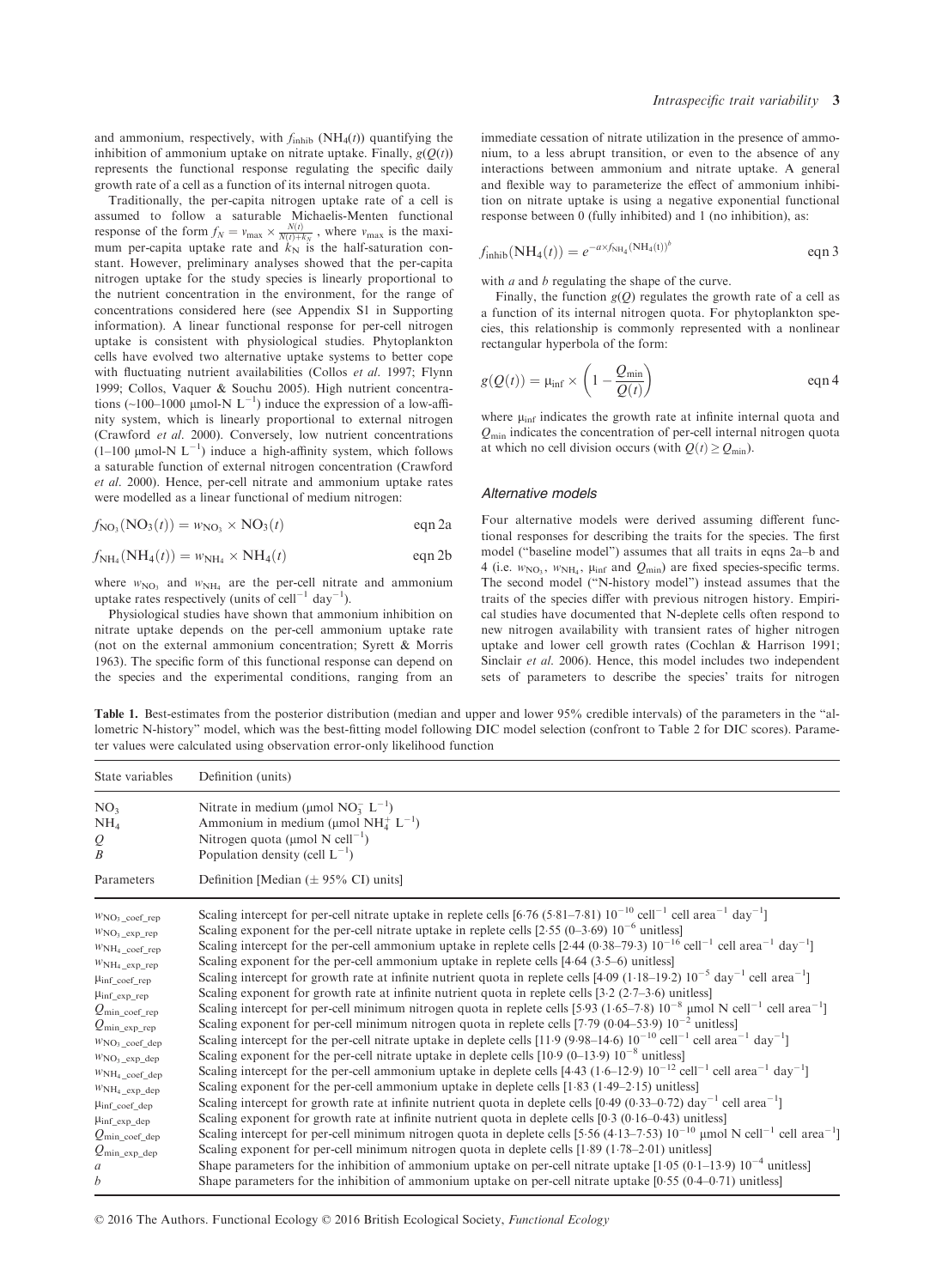# 4 M. E. Malerba et al.

uptake and growth rate: one to represent experiments whose inoculum was previously N-replete  $(w_{NO_3 \text{ rep}}, w_{NH_4 \text{ rep}}, \mu_{\text{inf}}_{\text{rep}},$  $Q_{\text{min rep}}$  and another for experiments whose inoculum was N-deplete ( $w_{NO_3 \_\text{dep}}$ ,  $w_{NH_4 \_\text{dep}}$ ,  $\mu_{inf \_\text{dep}}$ ,  $Q_{min \_\text{dep}}$ ). Overall, the "Nhistory" model included eight estimated demographic parameters. The third alternative model ("allometric model") assumed that Nutilization traits of a species are a power-law function of the mean cell size in the population. For example, the trait for the nitrate uptake rate of a cell now becomes:

$$
w_{\text{NO}_3}(\text{size}(t)) = w_{\text{NO}_3 \_\text{coeff}} \times \text{size}(t)^{w_{\text{NO}_3 \_\text{exp}}}
$$
eqn 5

with size(*t*) as the area (unit:  $\mu$ m<sup>2</sup>) of a cell at time *t*,  $w_{NO_3 \text{ } \text{ } \text{ } \text{ } \text{ } \text{ } \text{ } \text{ } \text{ } \mu}$  and  $w_{NO_3}$  exp as tuneable demographic parameters regulating the shape of the relationship. In this way, each demographic parameter in the "baseline model" became an allometric function of cell size, for a total of eight estimated parameters. Because there is strong biological evidence indicating that phytoplankton cells uptake nitrogen at a rate that is proportional to their cell surface area (Aksnes & Egge 1991), both  $w_{NO_3}$  exp and  $w_{NH_4}$  exp were constrained to be positive. Also  $Q_{\text{min\_exp}}$  was constrained to be positive, as the minimum internal nitrogen quota of a cell is directly proportional to the cell area (Shuter 1978; Edwards et al. 2012). We also checked that removing these constraints did not change the interpretation of the results. Notice that the slope between the size and the maximum growth rate of a cell was left unconstrained, as this relationship can either be positive or negative depending on the mean cell size of the species (Wirtz 2011; Maranon et al. 2013). Finally, the fourth "allometric N-history" model merges the assumptions of the "allometric model" and the "N-history" model: each trait in the "N-history" model follows an allometric function of mean population cell size. Hence, this parameterization assumes that the effect of cell size changes depending on whether the inoculum was N-replete or Ndeplete before the experiment, with a total of 16 estimated demographic parameters.

It is biologically possible that the ammonium inhibition on the nitrate uptake of a cell is also influenced by size and N-history. However, there was not enough information in the data to calibrate size- or N-history-dependent functional responses for eqn 3.

# DATA COLLECTION

#### Culture maintenance

Monoclonal 1.2 L batch cultures of the green microalga D. armatus (R. Chod.) Hegev. (culture accession: NQAIF301, sourced from the North Queensland Algal Culturing and Identification Facility at James Cook University, Townsville, QLD) were reared in standard Bold Basal Medium (BBM; Nichols 1973). Cultures were kept in a temperature-controlled room at  $27 \pm 3$ °C with a 14–10 day-night cycle at a light intensity of 70 µmol photons  $m^{-2}$  s<sup>-1</sup>. Nitrogen was set as the limiting factor for growth in all experimental cultures, supplied between 4 to 8 times below the recommended BBM concentration with either sodium nitrate  $(NaNO<sub>3</sub>)$  for nitrate-BBM, or ammonium chloride  $(NH<sub>4</sub>Cl)$  for ammonium-BBM, or both. Phosphorous, iron and all other nutrients were supplied at non-limiting concentrations (see Appendix S2 for more details on laboratory protocols).

# Experimental design

The experimental set-up was a factorial design of two treatments of cell N-history (N-replete and N-deplete) crossed with three treatments of nitrogen type (nitrate, ammonium or both), each replicated with three 12 L independent replicate cultures (see Appendix S3 for experimental design). Initial medium nitrogen

was standardized to  $800 \mu M-N$ . The initial population density in the experimental cultures was standardized at  $1 \times 10^9$  cells mL<sup>-1</sup>, which ensured between 4 to 8 days of rapid growth before reaching stable population densities. For N-replete cultures, exponentially growing cells were taken from a mother culture and inoculated into experimental cultures with fresh N-rich BBM medium. Data collection started immediately after inoculation. For Ndeplete cultures, exponentially growing cells from the mother culture were inoculated into experimental cultures with N-free BBM medium. Cells were monitored until population density reached stationary growth, to ensure that all internal nitrogen quota was consumed before the beginning of the experiment (typically 3– 4 days). Data collection started following fertilization of the Nfree medium with nitrogen.

## Data collection for population density, mean cell size and medium nitrogen

Three replicate measurements per culture were taken every day by loading 250 µL on a 96 well plate and measured with a Guava EasyCyte flow cytometer (Millipore, Hayward, CA, USA). To control for the effects of the 14–10 day-night photoperiod cycle on cell cycle, data collection was conducted daily at 13:00 (7 h into the light period). Before cytometric analysis, each sample was diluted with DI water between 25 and 50 times to maintain the optimal precision range of the instrument (50–500 cells  $\mu L^{-1}$ ). Population size was estimated after excluding dead cells and inorganic particles characterized by low red fluorescence signals. Mean cell size was estimated optically through the forward light scatter recorded with the flow cytometer. Mullaney, Dilla and Coulter (1969) showed that the light refraction at small angles (i.e. forward light scatter) was proportional to the size of the particle, as predicted by Mie theory (Sharpless et al. 1975; Sharpless & Melamed 1976; Veldhuis & Kraay 2000; Shapiro 2005). Light microscopy validated the use of forward light scatter as an accurate linear proxy for mean cell size (cell area:  $F_{1, 17} = 64.9, P < 0.001$ ,  $R^{2} = 0.79$ ; cell perimeter:  $F_{1, 17} = 49.6$ ,  $P < 0.001$ ,  $R^{2} = 0.66$ ; see Appendix S4). Instrument precision was periodically checked with Guava easyCheck beads (Catalog No. 4500-0025; Millipore), ensuring a coefficient of variation  $(CV)$  <5% for all detectors. Medium nitrogen concentration was quantified using standard laboratory protocols: the ultraviolet spectrometric screening method for nitrate ( $NO_3^-$ ; Collos *et al.* 1999; Lanoul, Coleman & Asher 2002; Malerba, Connolly & Heimann 2016a), and the salicylate–hypochlorite method for ammonium concentrations (Bower & Holm-Hansen 1980; please refer to Appendix S2 for more details on laboratory protocols).

#### MODEL CALIBRATION

We fitted the four process-based models to data for medium nitrogen and population density from all experiments. This way, model predictions generated from a single set of parameters were confronted with time series from six different combinations of nitrogen types and N-histories, with each treatment replicated three times. Quota dynamics were not experimentally measured but were instead inferred from the model fits: all of the parameters that influence the dynamics of the unobserved internal quota  $(Q)$ (t)) also appear in the equations for the observed dynamics for nitrate depletion and biomass growth. Hence, flux into the quota can be inferred from changes in medium nitrate and ammonium, while flux out of the quota can be inferred from changes in population density (De La Rocha et al. 2010; Malerba, Connolly & Heimann 2012; Malerba, Connolly and Heimann 2015).

Two different sources of error can affect parameter calibration from time-series data: observation error and process noise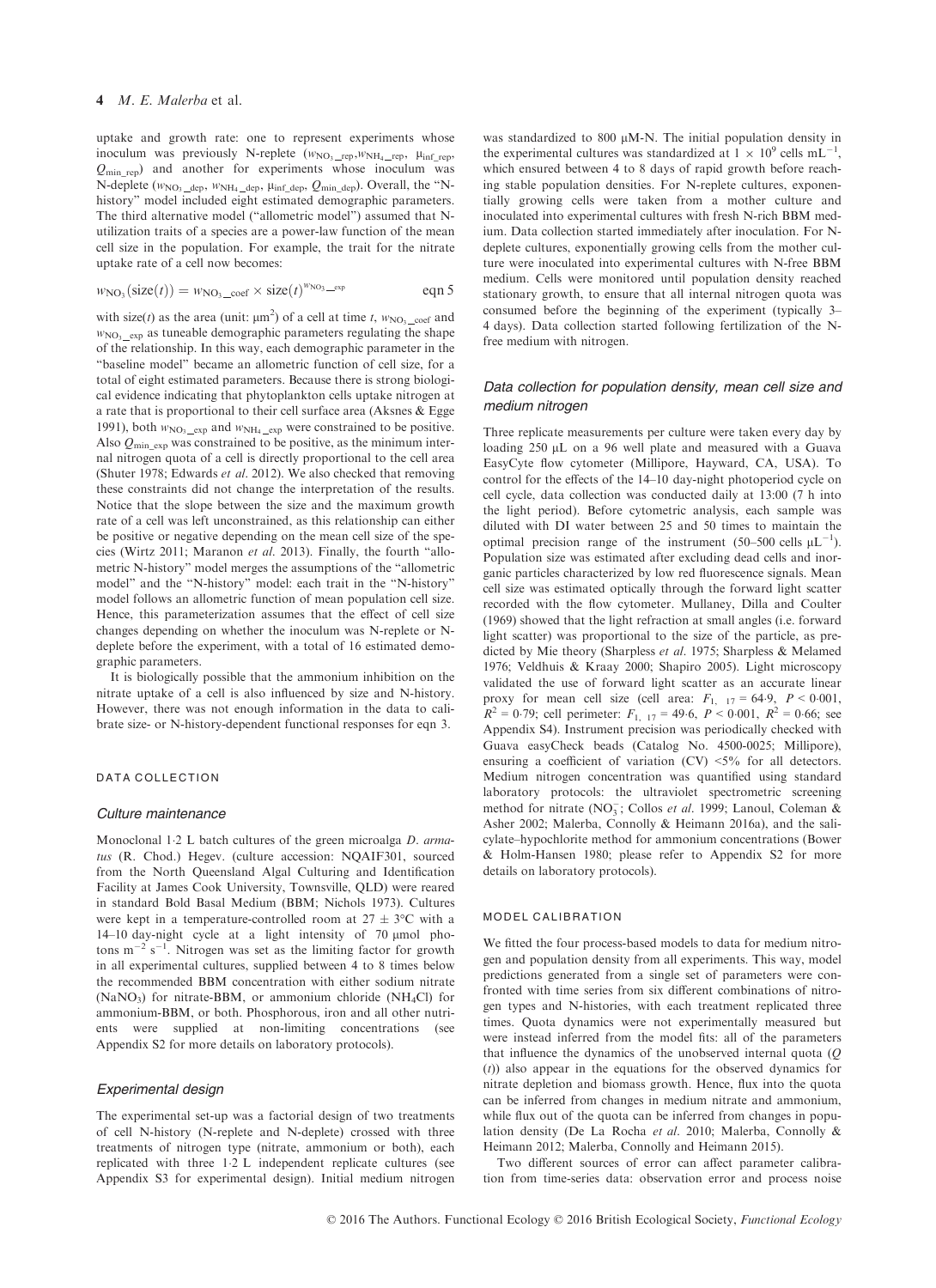(Hilborn & Mangel 1997; Bolker 2008). Observation error refers to unexplained variation caused by instrumental error, while process noise refers to unexplained variation due to natural stochasticity in the culture dynamics. While highly controlled experimental systems are typically more consistent with process noise (Bolker 2008), the use of an optical proxy for mean cell size has the potential to increase the effects of observation error. Therefore, we adopted in this study the common approach of fitting two separate likelihood functions, one accounting for process error-only and a second one for observation error-only (see Malerba, Connolly and Heimann 2012 for a detailed description and justification of the likelihood functions for Quota models). We then checked that model selection and parameter estimation gave comparable results for the two methods, and supported the same conclusions. Markov Chain Monte Carlo techniques, with Adaptive Mixture-Metropolis and Random Walk Metropolis and uniform priors, were used to fit all models, using package LaplacesDemon (Hall 2008) in the software R (R Core Team 2015). To monitor for successful convergence, we visually inspected the iterated history, density plot and correlation diagram for each of the parameters on four chains, and we checked for a potential scale reduction factor lower than 1.2 using Gelman and Rubin's MCMC convergence diagnostic (Gelman & Rubin 1992).

#### MODEL SELECTION

The goodness-of-fit for the "Baseline", "N-history", "Allometric" and "Allometric N-history" models were compared using Deviance Information Criteria (DIC), which with uninformative prior distribution of the parameters approaches  $D(\theta) + 2 \times k$ , where  $D(\theta)$  is the mean of the posterior distribution for the deviance and  $k$  is the total number of calibrated parameters (Spiegelhalter et al. 2002; Hooten & Hobbs 2015). The model with the lowest DIC score is the estimated best-fitting model. In general, models separated by more than 5–10 DIC units from the best model should be considered as fitting the data substantially worse (Spiegelhalter et al. 2002). Model goodness-of-fit was also evaluated in two additional ways. Specifically, we calculated a standard coefficient of determination  $(R^2)$  for each state variable in each experiment, and we also inspected the distribution of residuals around predicted values.

#### PHENOMENOLOGICAL MODELS

The main advantage of fitting process-based models to our data is that it allows calibrating species-specific functional responses on data from all variables at once, thereby quantifying how flows of nitrogen among ambient nitrate and ammonium, internal nitrogen quota and population density influence one another. However, most published demographic parameters for phytoplankton species have not been calculated in this way, but rather by calibrating

each functional response independently, using more traditional least-squared regression between successive points in time of each individual variable. Hence, we also tested if the conclusions from our dynamic model analysis were consistent with least-squared regressions from observed rates of per-cell nitrate and ammonium uptake and cell growth rate (see Appendix S5).

# **Results**

The "Allometric N-history" model was selected as the best-fitting model by DIC model selection (Table 2). This model assumes that the species traits follow two different allometric relationships with cell size, depending on the Nhistory of the cell. The "Baseline" model, which assumes that all demographic parameters are independent of cell size and N history, performed the worst (Table 2). The "Allometry" model, which assumes that demographic parameters vary with cell size, and the "N-history" model, assuming N-replete and N-deplete cells to display different size-independent demographic parameters, ranked inbetween (Table 2). Furthermore, calibrating the model with either observation error-only or process noise-only likelihood functions produced equivalent conclusions, which indicates that the results are robust and independent of the assumptions about the source of error in the data (Table 2). Finally, these results were also consistent with phenomenological models of observed rates of nitrate and ammonium utilization using least-squared regression (see Appendix S5).

Except for the rates of per-cell nitrate uptake, all species traits show substantial differences when estimated with the "Allometric N-history" model (solid lines) compared to the size- and N-history-independent "Baseline" model (dashed lines; Fig. 1). Specifically, per-cell ammonium uptake was substantially influenced by mean cell size, and was higher in N-deplete cells than N-replete cells (Fig. 1b). The maximum specific growth rate increased with cell size for N-replete cells, but remained approximately constant for N-deplete cells (Fig. 1c). Finally, minimum internal nitrogen quota was an increasing function of cell size for N-deplete cells, while was independent of size for N-replete cells (Fig. 1d). Conversely, per-cell nitrate uptake was independent of cell size and was comparable between Nreplete and N-deplete cells (Fig. 1a). Functional responses calibrated by fitting the model with observation error-only

Table 2. Formal model selection criteria between competing models with Deviance Information Criterion (DIC). Values represent the total number of estimated parameters (Pars), mean deviance (D( $\theta$ )), the DIC score and the difference in DIC ( $\Delta$ DIC) scores (thus, by definition, the best fit model has  $\Delta DIC = 0$ , for models calibrated with either observation error-only or process noise-only likelihood functions. Boldface indicates the model with greater support from the data.

|                     | Observation error |             |        |                 | Process error |             |        |                 |
|---------------------|-------------------|-------------|--------|-----------------|---------------|-------------|--------|-----------------|
| Alternative models  | Pars              | $D(\theta)$ | DIC    | $\triangle DIC$ | Pars          | $D(\theta)$ | DIC    | $\triangle DIC$ |
| Allometry N-History | 49                | 29 527      | 29 571 |                 | 35            | 9898        | 9928   |                 |
| N-History           | 41                | 30 004      | 30 044 | 474             | 27            | 10 007      | 10 029 | 101             |
| Allometry           | 41                | 30 0 34     | 30 078 | 508             | 27            | 10 10 6     | 10 131 | 203             |
| Baseline            | 37                | 30 212      | 30 249 | 678             | 23            | 10 138      | 10 165 | 238             |

© 2016 The Authors. Functional Ecology © 2016 British Ecological Society, Functional Ecology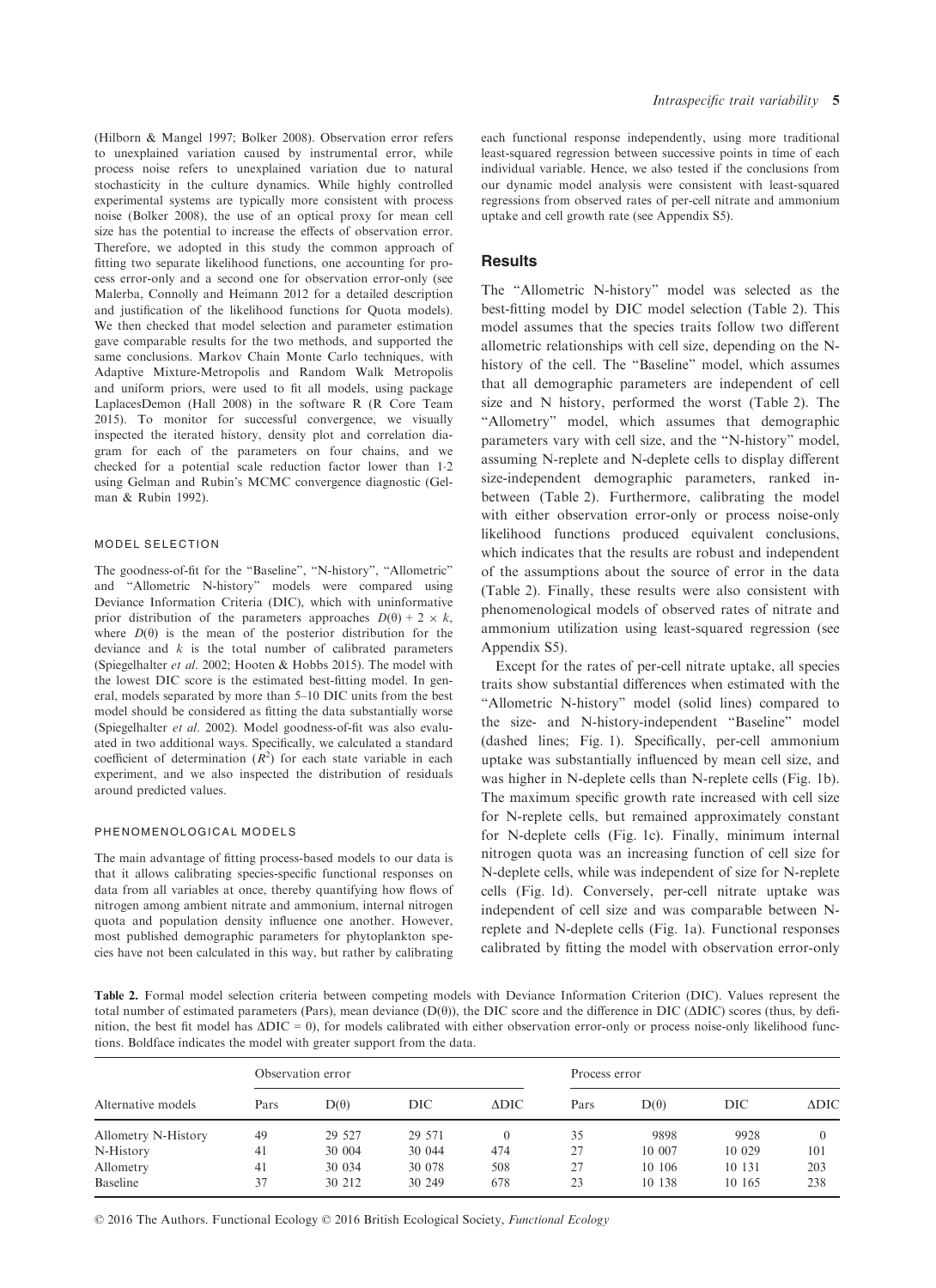

or with process noise-only likelihood functions produced equivalent conclusions (compare Fig. 1 with Appendix S6).

Visually inspecting the fits for the four calibrated models revealed why the "Allometric N-history" model performed the best (Figs 2–4). Because model selection (Table 2) and relationships of demographic and uptake parameters (Fig. 1 and Appendix S6) were consistent between the process error-only and observation error-only models, we focus here only on observation error-only models. Cells that were previously N-replete and re-supplied with a single-nitrogen source showed up to 4 days of smooth nitrogen depletion (symbols in Fig. 2a and c), with gradual decrease in mean cell size (bars in Fig. 2a and c) and increase in population density (Fig. 2b and d). In contrast, previously N-deplete cells reared under the same nitrogen regime depleted all available nitrogen within 48 h (symbols in Fig. 3a and c), displaying an abrupt spike in mean cell size (bars in Fig. 3a and c) and a faster increase towards population carrying capacity (Fig. 3b and d). The same qualitative differences remained when cells were simultaneously supplied with both nitrate and ammonium: N-replete cells consistently displayed more regular transitions than N-deplete cells (compare Fig. 4a–c with Fig. 4d–f). Only the "Allometric N-history" model performed consistently well  $(R_{\text{allow\_N-hist}}^2 > 0.89$  ) with both smooth and abrupt dynamics from N-replete and N-deplete cells respectively (dark blue line in Figs 2–4). The "Baseline" and "N-history" models performed well  $(R_{\text{baseline}}^2 > 0.78$  and  $R_{\text{N-hist}}^2 > 0.9$ ) only with smooth N-replete dynamics (yellow and orange lines respectively; Figs 2 and 4a–c), instead showing clear lack of fit from data collected for N-deplete Fig. 1. Comparison for the best-estimates for demographic parameters (median  $\pm 95\%$  credible intervals) calculated with the "baseline" model (dashed lines) and with the best-fitting "Allometric N-history" model (solid lines). Parameters were calculated using observation error-only likelihood functions and represent rate of per-cell uptake for nitrate (a) and ammonium (b), growth rate at infinite stored internal nitrogen quota (c), and minimum internal nitrogen quota (d). Two solid lines in the same pannel represent the effect of cell size on the demographic parameters between N-replete (red) and N-deplete (blue) previous N-history. Dashed line is the corresponsive parameter estimated with the "baseline" model, which assumes independence with cell size and nutrient history. See Material and Methods, Table 1 for more details on model formulation and demographic parameters, and Appendix S6 for equivalent plot calculated with alternative process noise-only likelihood functions.

cultures  $(R_{\text{baseline}}^2 > 0.17 \text{ and } R_{\text{N-hist}}^2 > 0.68 \text{ ; Figs 3b,d}$ and 4f). Conversely, the "Allometric" model showed mostly good fits for abrupt N-deplete cultures  $(R<sub>allow</sub><sup>2</sup> > 0.83$ ; Figs 3 and 4d–f), but often failed to capture the smooth dynamics in N-replete cultures  $(R_{\text{allow}}^2 > 0.46$ ; Figs 2b–d and 4c).

The explanation for the poor performance of the "Allometric" model with N-replete cells and of the "N-history" model with N-deplete cells lies in the observed mean cell sizes: N-deplete cells changed their size more suddenly than N-replete cells (compare bars in Figs 2a,c, and 4a against bars in Figs 3a,c, and 4d), mostly also recording higher peak values. The "Allometric" model can perform well with N-deplete cells because these rapid changes in cell size are indicative of imminent transitions in culture dynamics. However, this relationship between cell size and cell performances changed between N-replete and Ndeplete cells. Consequently, forcing a single functional response for both N-deplete and N-replete cells (as assumed in the "Allometric" model) was inadequate and produced worse fits than the size-independent "baseline" and "N-history" models. This is the reason why the "Allometric N-history" model (assuming two different allometric relationship between N-replete and N-deplete cells) can combine the good performances of the "Allometric" model for N-deplete cells and of the "N-history" model for Nreplete cells.

Overall, changes in mean cell size closely matched the transitions in medium nitrogen in the cultures: increasing cell size coincided with periods of high medium nitrogen, and decreasing cell size with periods of no available nitrogen (Figs 2a,c, 3a,c, and 4a,d). Thus, it is not surprising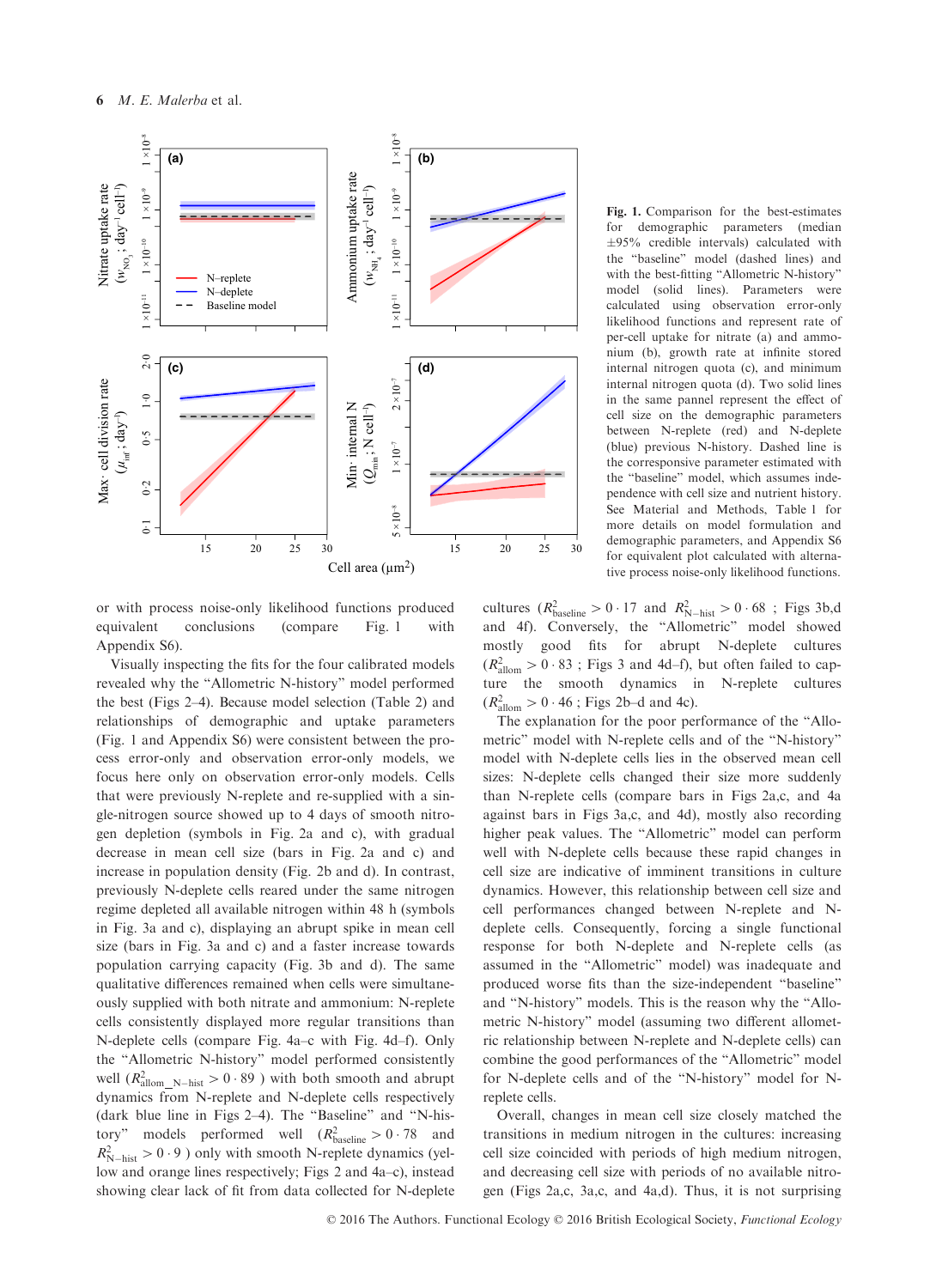

that observations on population mean cell size and modelinferred internal nitrogen quota from the best-fitting "Allometric N-history" model were highly correlated (Spearman's rho correlation:  $r_s = 0.8$ ,  $S = 6048$ ,  $P < 0.001$ ,  $N = 57$ ; Appendix S7). Interestingly, however, the relationship was consistent for both N-replete and N-deplete cells (Appendix S7).

High ammonium concentrations produced a temporary phase of slow or absent nitrate uptake (low nitrate depletion in the first 24 h in Fig. 4a,d). Most models captured this behaviour well, which indicates that the deterministic structure of the model was adequate to describe ammonium-induced inhibition of nitrate uptake for this species. The functional response calibrated with the best-fitting Allometric N-history model indicates a strong effect of ammonium on the nitrate uptake system: ammonium concentrations of 200  $\mu$ M were sufficient to nearly fully inhibit the nitrate uptake system of a cell (see Appendix S8).

# **Discussion**

Previous ecological studies have compared within-species trait variability with between-species variability. However, it has previously not been clear how or to what extent intraspecific trait variability influences population-dynamic and nutrient-uptake processes. The present analysis supported our hypothesis that nutrient utilization dynamics of D. armatus vary strongly with cell size and nutrient history. Specifically, larger cells recorded higher ammonium uptake rate, maximum specific growth rate and minimum



internal nitrogen quota. Furthermore, rates of ammonium uptake were higher in cells recovering from N-depletion, while maximum cell growth rates increased with cell size more under N-replete than N-deplete conditions. Minimum cell quota increased with size under N-deplete conditions, but remained virtually constant under N-replete conditions. Finally, the positive relationship between mean cell size and (model-inferred) changes in internal nitrogen quota was consistent between N-replete and N-deplete cells across all experiments.

Our physiological understanding of the effect of N-stress in phytoplankton cells is consistent with the strong effects of mean cell size and previous N-history on phytoplankton nutrient utilization traits. For instance, our results demonstrate that larger cells show higher values for maximum cell growth rates (parameter  $\mu_{\text{inf}}$ ) under N-replete conditions. This is consistent with larger cells being at a more advanced stage of the cell division cycle (Hunter-Cevera et al. 2014). Conversely, maximum cell growth rates for Ndeplete cells were independent of cell size. This is possibly because, when N availability inhibits the growth rate of the population, cell size decreases and photosynthetic energy is diverted and stored in the form of lipids or carbohydrates (Rodolfi et al. 2009; Mata, Martins & Caetano 2010). When small N-deplete cells are exposed to new nutrients, these energy stores can reactivate cell division at a rate that is temporarily enhanced and comparable to the growth rate of larger cells (Bittar et al. 2013). Moreover, rates for ammonium uptake were consistently higher for N-deplete than N-replete cells. This is likely because many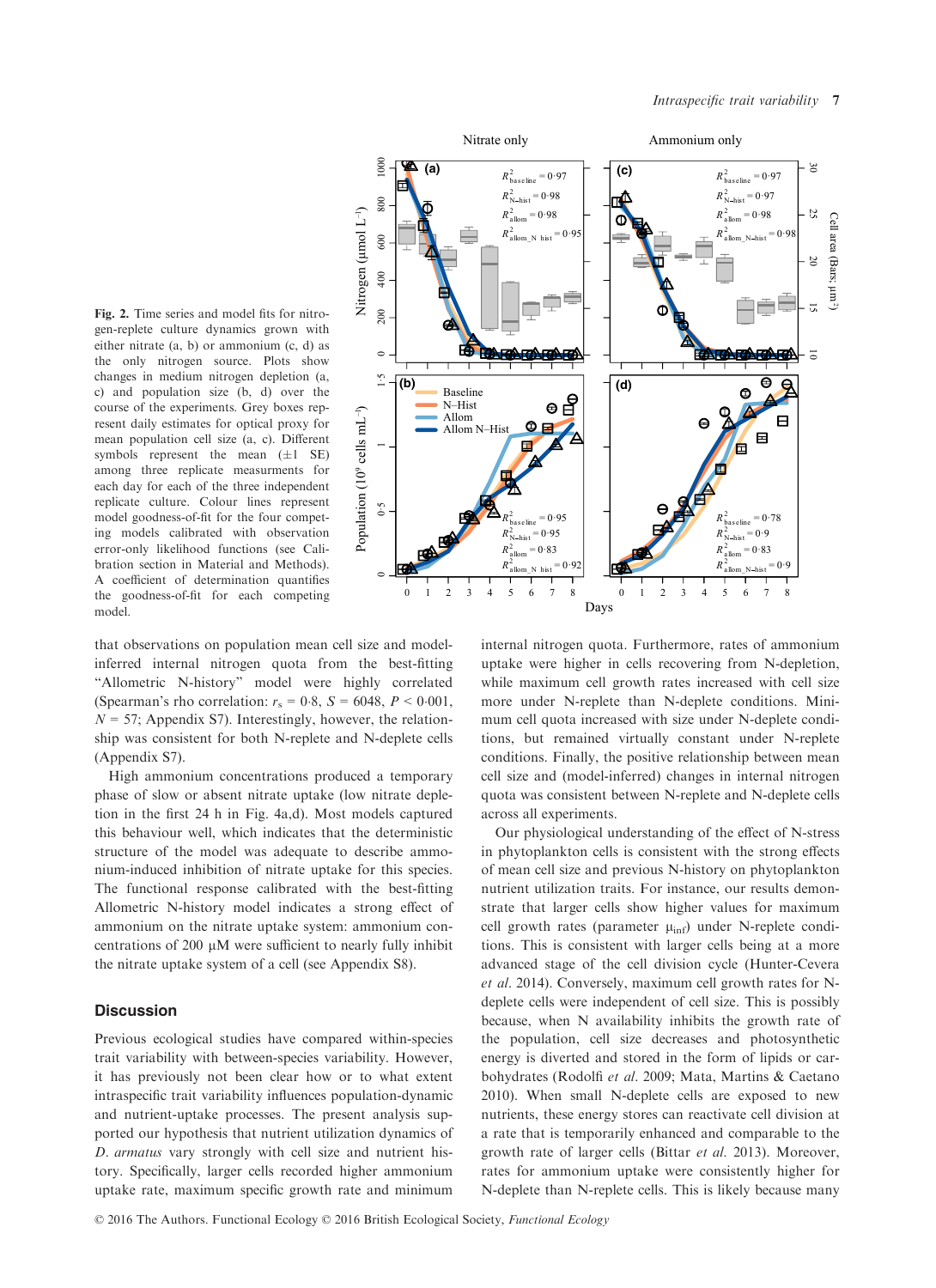

Fig. 3. Time series and model fits for nitrogen-deplete culture dynamics grown with either nitrate (a, b) or ammonium (c, d) as the only nitrogen source. Plots show changes in medium nitrogen depletion (a, c) and population size (b, d) over the course of the experiments. Grey boxes represent daily estimates for optical proxy for mean (a, c). Different symbols represent the mean  $(\pm 1 \text{ SE})$  among three replicate measurments for each day for each of the three independent replicate culture. Model fits were calculated using observation error-only likelihood functions. See legend for Fig. 2 for more information.

species are adapted to exploit new supplies of a limiting nutrient by taking up more than would be required to sustain immediate growth (Sinclair et al. 2006). However, enhanced N uptake is more common when cells are supplied with ammonium, and less frequent with nitrate (Cochlan & Harrison 1991). This is also because ammonium is easier to assimilate, as most amino acids are in the same oxidation state. In contrast, nitrate can be assimilated only after being first reduced to ammonium, by means of specialized enzymes (Dortch 1990; Crawford et al. 2000). Overall, our results show that using single species-specific parameter values (i.e. "Baseline model") leads to a substantial underestimation of a species' ability to divide (up to 43%), uptake ammonium (up to 65%) and nitrate (up to 37%), and to store nitrogen intracellularly (up to 64%), compared to accounting for variation due to cell size and N-history ("Allometric N-history model").

It is often assumed that within-species trait variability in phytoplankton species is negligible compared to betweenspecies variability. However, this assumption is rarely tested. A way to estimate the relative importance of within-species sources of trait variation is to use information from published phytoplankton allometric relationships. We compared the range between minimum and maximum within-species trait values recorded here for each trait, against the standard deviation of the residuals in allometric scaling relationships across multiple species for the same trait. In this study, mean rates for nitrate uptake increased by up to 40%, while ammonium uptake, maximum growth rate and minimum internal nitrogen

quota increased between half and one and a half orders of magnitude. These ranges were low (within one standard deviation of between-species residual variation) for nitrate uptake, but were substantially higher (by more than three standard deviations) for ammonium uptake, maximum growth rate and minimum nitrogen quota when compared to the residual standard deviations in interspecific allometric N-utilization traits for freshwater phytoplankton communities reported in Edwards et al. (2012). This indicates that for three of the four traits not accounting for phenotypic plasticity and intraspecific trait variability can lead to substantial uncertainty when calculating interspecific allometric relationships.

Overall, our findings are in agreement with the growing body of ecological literature highlighting the importance of phenotypic plasticity on species traits (Mommer et al. 2006; Violle et al. 2007). Phenotypic plasticity can provide an advantage to an individual by better adjusting to changes in abiotic conditions, while simultaneously decreasing interspecific competition by reducing niche overlap (Jung et al. 2010). In phytoplankton communities, cell size is influenced by nutrient regimes, geographic distribution, grazing risks and sinking velocity (Duarte, Agusti and Canfield 1990; Grover 1991; Maranon 2015). Similarly, plant communities occupying dynamic and unpredictable habitats, such as river floodplains, are dominated by species featuring wide phenotypic plasticity in traits determining gas exchange and submergence tolerance (Mommer et al. 2006; Jung et al. 2010). Another example is the common fruit fly Drosophila melanogaster, whose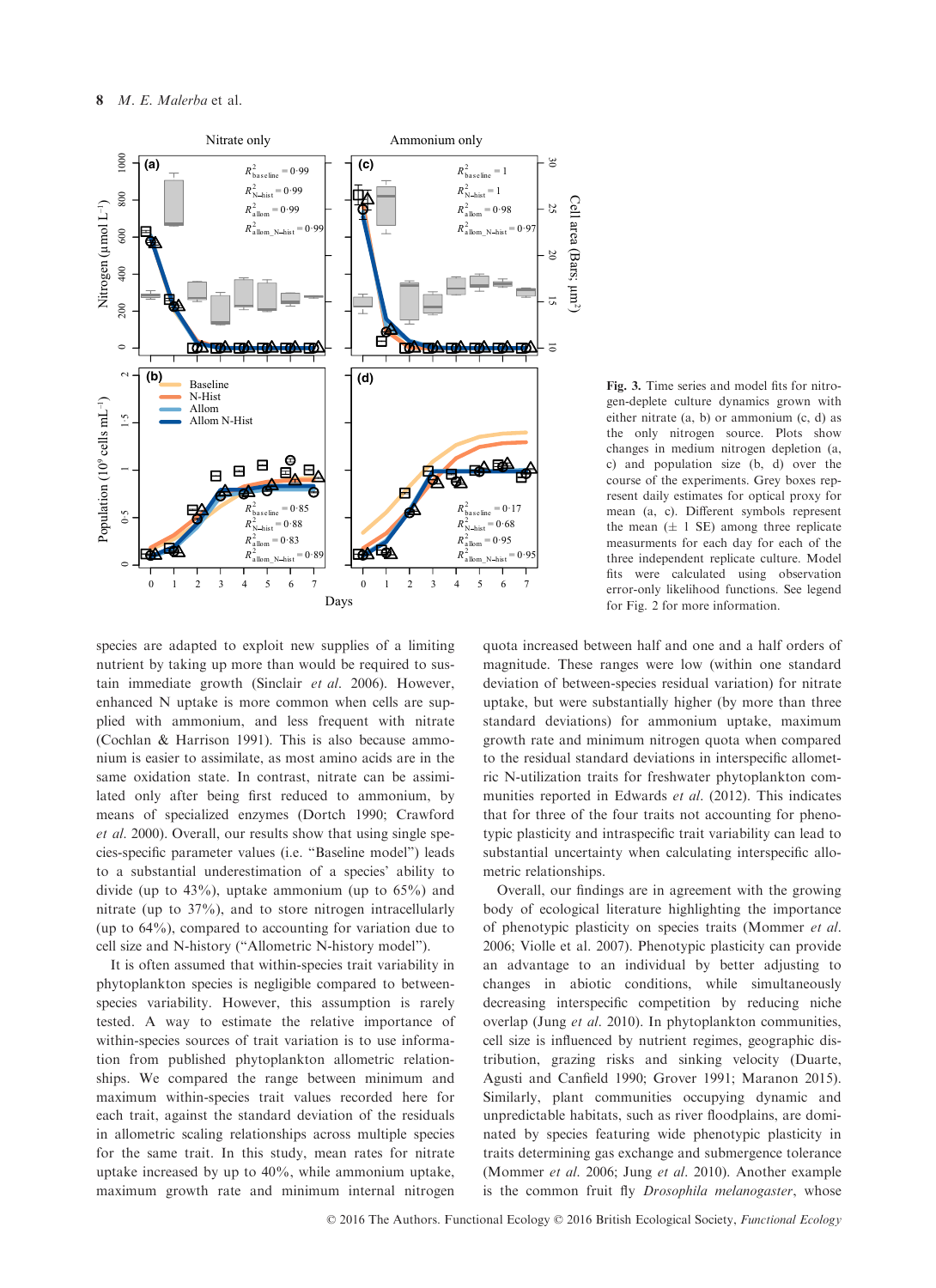

Fig. 4. Time series and model fits for nitrogen-replete (a–c) and nitrogen-deplete (d–f) cultures grown with both nitrate and ammonium as the only nitrogen source. Plots show changes in medium nitrogen depletion (a–b, d–e) and population size (c, f) over the course of the experiments. Grey boxes represent daily estimates for optical proxy for mean (a, d). Different symbols represent the mean  $(\pm 1 \text{ SE})$  among three replicate measurments for each day for each of the three independent replicate culture. Model fits were calculated using observation error-only likelihood functions. See legend for Fig. 2 for more information.

ability to thrive at different temperatures has large intraspecific variability, with the expression of heat-shock proteins depending on previous thermal regimes experienced throughout the life history of the individual (Krebs & Feder 1997). Further examples of intraspecific trait plasticity include relationships between mean clutch size and exposure to predators for the freshwater crustacean Daphnia pulex (DeWitt 1998) and between development time and desiccation risk in the amphibian Rana temporaria (Merila, Laurila & Lindgren 2004).

In conclusion, our results show that intraspecific trait variability can play an important role in the population and nutrient-uptake dynamics of a species. Specifically, the nutrient utilization dynamics of the phytoplankton species D. armatus are functions of changes in mean cell size and previous nitrogen history. The importance of recognizing and quantifying trait plasticity in single species has become more urgent since a growing number of plant and animal studies use trait databases to investigate community patterns (Berg & Ellers 2010). Quantifying intraspecific trait

© 2016 The Authors. Functional Ecology © 2016 British Ecological Society, Functional Ecology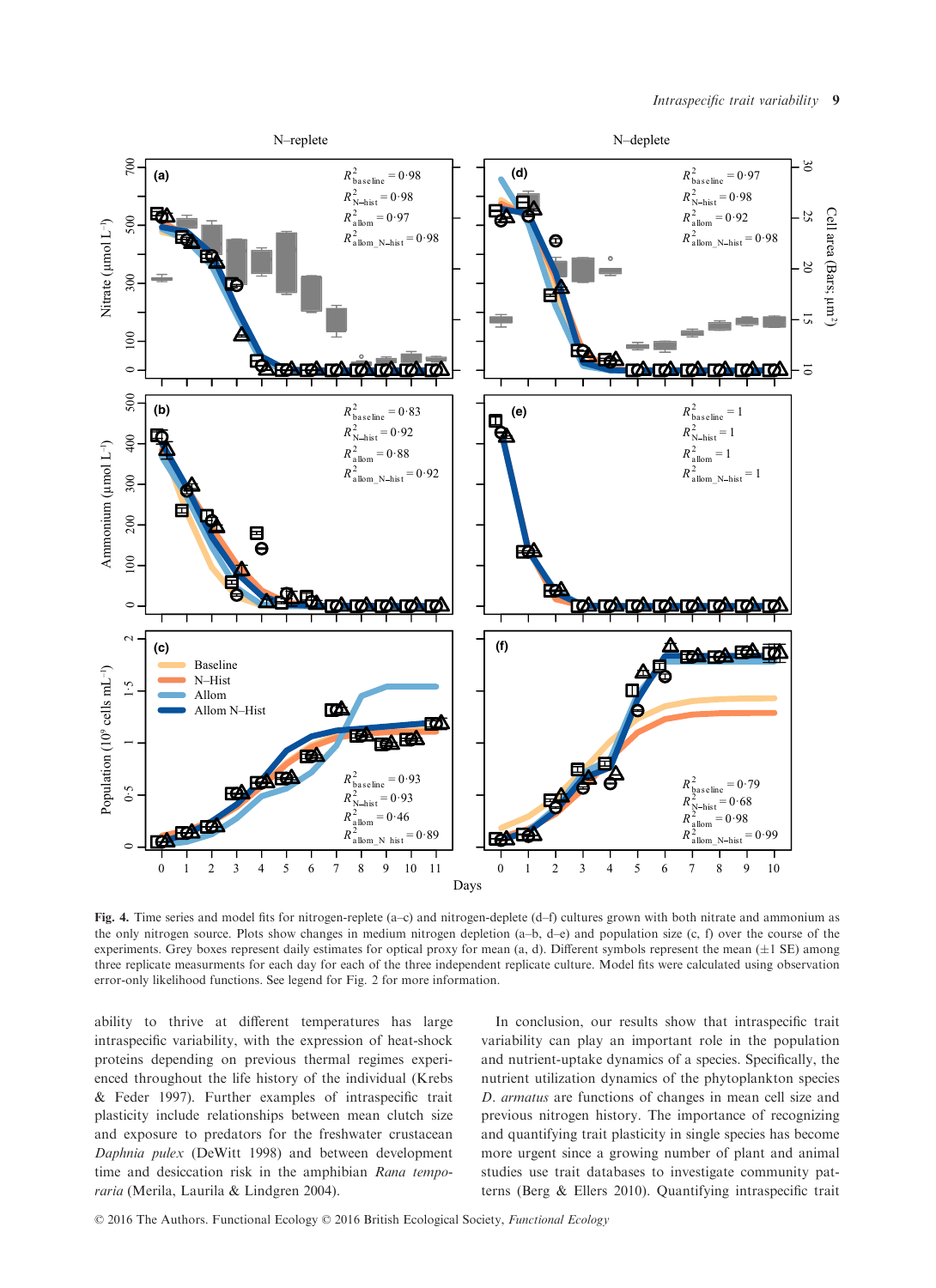#### 10  $M. E.$  Malerba et al.

plasticity is complex and most trait databases often report only fixed species-specific values for each life-history trait (Vieira et al. 2006; Kleyer et al. 2008). Hence, it is important to recognize and distinguish between traits where interspecific variability is dominant, and traits where ignoring intraspecific trait plasticity will impair the explanatory power of trait-based analyses (Berg & Ellers 2010).

#### Acknowledgements

We are grateful to the North Queensland Algal Identification and Culturing Facility (NQAIF), in particular Stan Hudson and Florian Berner. We are grateful to the Ecological Modelling Research Group at James Cook University, especially Dr Loic Thibaut for comments on modelling techniques and R codes. Also, thanks to the High Performance Computing team at James Cook University. We thank Dr Lyndon Llewellyn, Dr Christian Lonborg and Dr Catia Carreira for helpful advice. Finally, we thank A/Prof A. Martiny and an anonymous reviewer for detailed and constructive comments on the manuscript. This research was supported by AIMS@JCU (aims.jcu.edu.au), the Australian Institute of Marine Science ([www.aims.gov.au](http://www.aims.gov.au)), the Advanced Manufacturing Cooperative Research Centre (Project 2.3.4) and James Cook University ([www.jcu.edu.au](http://www.jcu.edu.au)). The authors declare no conflict of interest.

#### Data accessibility

The data associated with this article are publicly accessible in the Tropical Data Hub at<http://dx.doi.org/10.4225/28/56A1BD8A2258D> (Malerba, Connolly & Heimann, 2016b).

# **References**

- Aksnes, D.L. & Egge, J.K. (1991) A theoretical model for nutrient uptake in phytoplankton. Marine Ecology Progress Series, 70, 65–72.
- Albert, C.H., Grassein, F., Schurr, F.M., Vieilledent, G. & Violle, C. (2011) When and how should intraspecific variability be considered in traitbased plant ecology? Perspectives in Plant Ecology Evolution and Systematics, 13, 217–225.
- Albert, C.H., Thuiller, W., Yoccoz, N.G., Douzet, R., Aubert, S. & Lavorel, S. (2010) A multi-trait approach reveals the structure and the relative importance of intra- vs. interspecific variability in plant traits. Functional Ecology, 24, 1192–1201.
- Berg, M. & Ellers, J. (2010) Trait plasticity in species interactions: a driving force of community dynamics. Evolutionary Ecology, 24, 617–629.
- Berges, J.A. (1997) Minireview: Algal nitrate reductases. European Journal of Phycology, 32, 3–8.
- Bittar, T.B., Lin, Y.J., Sassano, L.R., Wheeler, B.J., Brown, S.L., Cochlan, W.P. & Johnson, Z.I. (2013) Carbon allocation under light and nitrogen resource gradients in two model marine phytoplankton. Journal of Phycology, 49, 523–535.
- Bolker, B. (2008) Dynamic models. Ecological Models and Data in R (ed. B. Bolker), pp. vii, 396. Princeton University Press, Princeton, NJ, USA.
- Bower, C.E. & Holm-Hansen, T. (1980) A Salicylate-Hypochlorite method for determining ammonia in seawater. Canadian Journal of Fisheries and Aquatic Sciences, 37, 794–798.
- Chisholm, S.W. (1992) Phytoplankton size. Primary Productivity and Biogeochemical Cycles in the sea (eds P.G. Falkowski & A.D. Woodhead), pp. 213–237. Springer, Upton, New York, NY, USA.
- Cochlan, W.P. & Harrison, P.J. (1991) Uptake of nitrate, ammonium, and urea by nitrogen-starved cultures of Micromonas pusilla (Prasinophyceae) - transient responses. Journal of Phycology, 27, 673–679.
- Collos, Y., Mornet, F., Sciandra, A., Waser, N., Larson, A. & Harrison, P.J. (1999) An optical method for the rapid measurement of micromolar concentrations of nitrate in marine phytoplankton cultures. Journal of Applied Phycology, 11, 179–184.
- Collos, Y., Vaquer, A., Bibent, B., Slawyk, G., Garcia, N. & Souchu, P. (1997) Variability in nitrate uptake kinetics of phytoplankton communities in a mediterranean coastal lagoon. Estuarine Coastal and Shelf Science, 44, 369–375.
- Collos, Y., Vaquer, A. & Souchu, P. (2005) Acclimation of nitrate uptake by phytoplankton to high substrate levels. Journal of Phycology, 41, 466–478.
- Crawford, N.M., Kahn, M.L., Leustek, T. & Long, S.R. (2000) Nitrogen and sulfur. Biochemistry and Molecular Biology of Plants (eds B.B. Buchanan, W. Gruissem & R.L. Jones), pp. 786–849. American Society of Plant Physiologists, Rockville, MD, USA.
- Dassow, P.v., Chepurnov, V.A. & Armbrust, E.V. (2006) Relationships between growth rate, cell size, and induction of spermatogenesis in the centric diatom Thalassiosira weissflogii (Bacillariophyta). Journal of Phycology, 42, 887–899.
- De La Rocha, C.L., Terbruggen, A., Volker, C. & Hohn, S. (2010) Response to and recovery from nitrogen and silicon starvation in Thalassiosira weissflogii: Growth rates, nutrient uptake and C, Si and N content per cell. Marine Ecology Progress Series, 412, 57–68.
- DeWitt, T.J. (1998) Costs and limits of phenotypic plasticity: Tests with predator-induced morphology and life history in a freshwater snail. Journal of Evolutionary Biology, 11, 465–480.
- Dortch, Q. (1990) The interaction between ammonium and nitrate uptake in phytoplankton. Marine Ecology Progress Series, 61, 183–201.
- Droop, M.R. (1974) The nutrient status of algal cells in continuous culture. Journal of the Marine Biological Association of the United Kingdom, 54, 825–855.
- Duarte, C.M., Agusti, S. & Canfield, D.E. (1990) Size plasticity of freshwater phytoplankton - implications for community structure. Limnology and Oceanography, 35, 1846–1851.
- Edwards, K.F., Thomas, M.K., Klausmeier, C.A. & Litchman, E. (2012) Allometric scaling and taxonomic variation in nutrient utilization traits and maximum growth rate of phytoplankton. Limnology and Oceanography, 57, 554–566.
- Ellison, A.M. (2001) Interspecific and intraspecific variation in seed size and germination requirements of Sarracenia (Sarraceniaceae). American Journal of Botany, 88, 429–437.
- Fajardo, A. & Piper, F.I. (2011) Intraspecific trait variation and covariation in a widespread tree species (Nothofagus pumilio) in Southern Chile. New Phytologist, 189, 259–271.
- Falkowski, P.G., Barber, R.T. & Smetacek, V.V. (1998) Biogeochemical controls and feedbacks on ocean primary production. Science, 281, 200–207.
- Flynn, K.J. (1999) Nitrate transport and ammonium-nitrate interactions at high nitrate concentrations and low temperature. Marine Ecology Progress Series, 187, 283–287.
- Follows, M.J., Dutkiewicz, S., Grant, S. & Chisholm, S.W. (2007) Emergent biogeography of microbial communities in a model ocean. Science, 315, 1843–1846.
- Gelman, A. & Rubin, D.B. (1992) Inference from iterative simulation using multiple sequences. Statistical Science, 7, 457–472.
- Grover, J.P. (1990) Influence of cell size and shape on algal competitive ability. Journal of Phycology, 25, 402–405.
- Grover, J.P. (1991) Resource competition in a variable environment phytoplankton growing according to the variable-internal-stores model. American Naturalist, 138, 811–835.
- Hall, B. (2008) Laplacesdemon: An R Package for Bayesian Inference.
- L'Helguen, S., Maguer, J.-F. & Caradec, J. (2008) Inhibition kinetics of nitrate uptake by ammonium in size-fractionated oceanic phytoplankton communities: Implications for new production and f-ratio estimates. Journal of Plankton Research, 30, 1179–1188.
- Hilborn, R. & Mangel, M. (1997) The Ecological Detective: Confronting Models With Data. Princeton University Press, Princeton, NJ, USA.
- Hooten, M.B. & Hobbs, N.T. (2015) A guide to bayesian model selection for ecologists. Ecological Monographs, 85, 3–28.
- Hunter-Cevera, K.R., Neubert, M.G., Solow, A.R., Olson, R.J., Shalapyonok, A. & Sosik, H.M. (2014) Diel size distributions reveal seasonal growth dynamics of a coastal phytoplankter. Proceedings of the National Academy of Sciences of the United States of America, 111, 9852–9857.
- Irwin, A.J., Finkel, Z.V., Schofield, O.M.E. & Falkowski, P.G. (2006) Scaling-up from nutrient physiology to the size-structure of phytoplankton communities. Journal of Phytoplankton Research, 28, 459–471.
- Shuter, B.J. (1978) Size-dependence of phosphorus and nitrogen subsistence quotas in unicellular micro-organisms. Limnology and Oceanography, 23, 1248–1255.
- Jung, V., Violle, C., Mondy, C., Hoffmann, L. & Muller, S. (2010) Intraspecific variability and trait-based community assembly. Journal of Ecology, 98, 1134–1140.